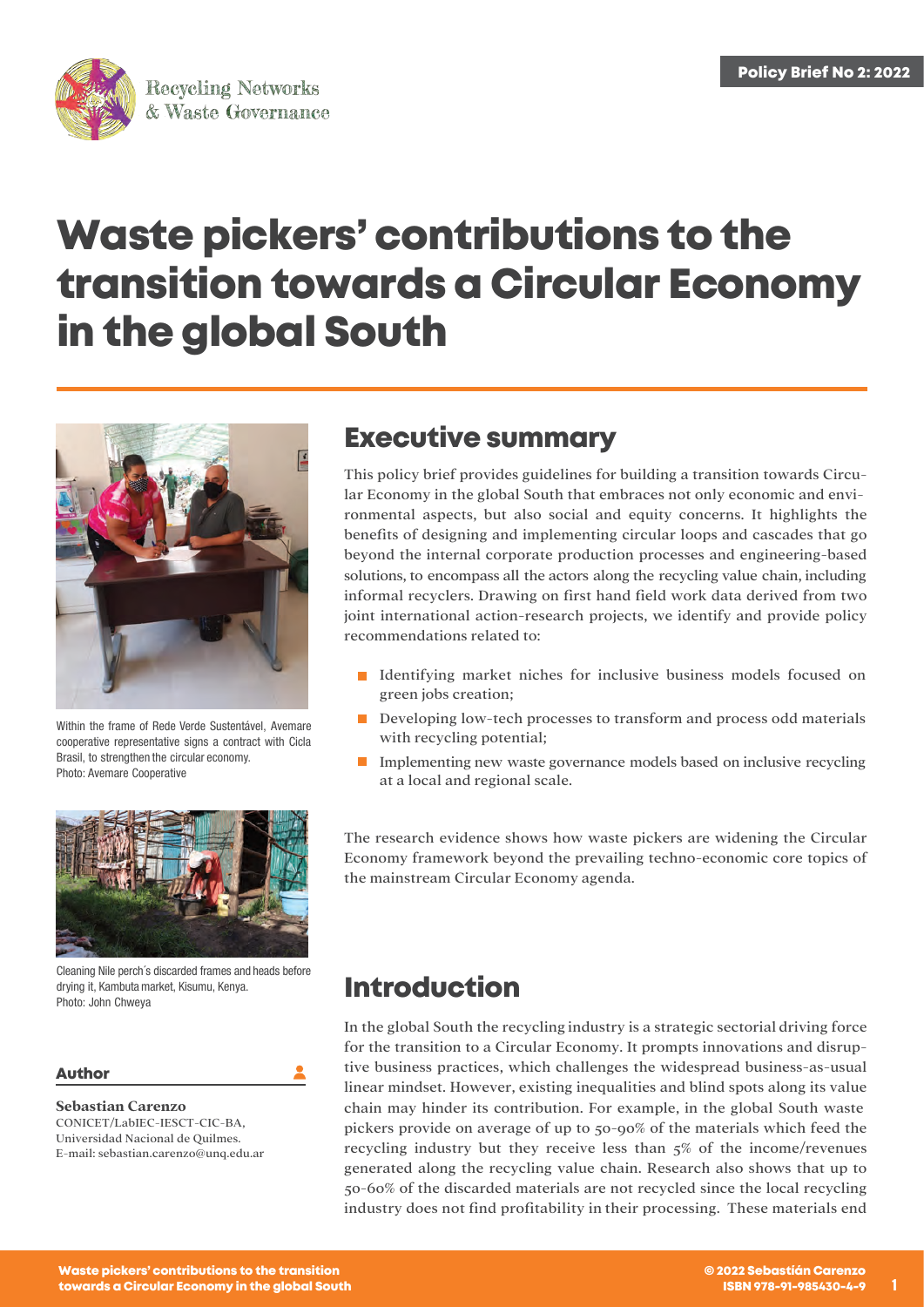

up being dumped in landfills even though they could be recycled and transformed and therefore contribute to reducing resource extraction and they would bring profits further along the value chain. Such issues threaten the recycling industry's long-term sustainability as they weaken the continuous supply of collected and sorted materials and narrow down the range of materials to be processed and recycled. By doing so they not only weaken the livelihood opportunities of the waste pickers but also lead to the continued global depletion of natural resources.

The purpose of this policy brief is to provide guidelines for building and maintaining an inclusive Circular Economy – an economy that embraces not only economic and environmental aspects, but also social and equity concerns. It shows how waste pickers have developed key grassroots innovations to recycle discarded materials, which the industry considers not worth recycling due to technical and/or market limitations. The brief also highlights the benefits of strengthening private-social enterprise partnerships, as waste picker cooperatives, community-based organizations (CBOs) and small-scale businesses are all important circular waste management service providers. Finally, it concludes that fostering the transition towards a Circular Economy in the global South must go beyond mainstream visions focused on internal corporate production processes and engineering-based solutions, by developing extensive and inclusive loops along the whole recycling value chain.

# **Methodology**

This policy brief is based on empirical studies carried out in two international action-research projects: Recycling Networks and Waste Governance. These projects have examined grassroots innovations developed by waste picker organizations and networks in Managua (Nicaragua), Dar es Salaam (Tanzania), Buenos Aires (Argentina), São Paulo (Brazil) and Kisumu (Kenya). In each city, a local research team, including both waste pickers and scholars, conducted data collection through participant observation and in-depthinterviews with key stakeholders (waste pickers,middlemen, corporatemanagers, government officials and NGO technicians) following a semi-structured interview guide. As a result, we identified a set of local grassroots initiatives in all cities we have worked with and will highlight examples from Kisumu, Buenos Aires and São Paulo in which in-depth case studies were conducted providing key insights for analyzing the intersections between Circular Economy and inclusive recycling. Local reports were shared, analyzed and discussed across the local teams at two international conferences (Kisumu 2018 and Dar es Salaam 2019). In these meetings, additional joint field work was carried out in dumpsites, at CBOs and with local waste entrepreneurs. A comparative analysis allowed us to develop policy recommendations to address the challenges of resource depletion, climate crisis, poverty and inequalities.



Members of Reciclando Sueños cooperative transforming discarded EPS chunks by using selfmade machinery. / Photo: Sebastián Carenzo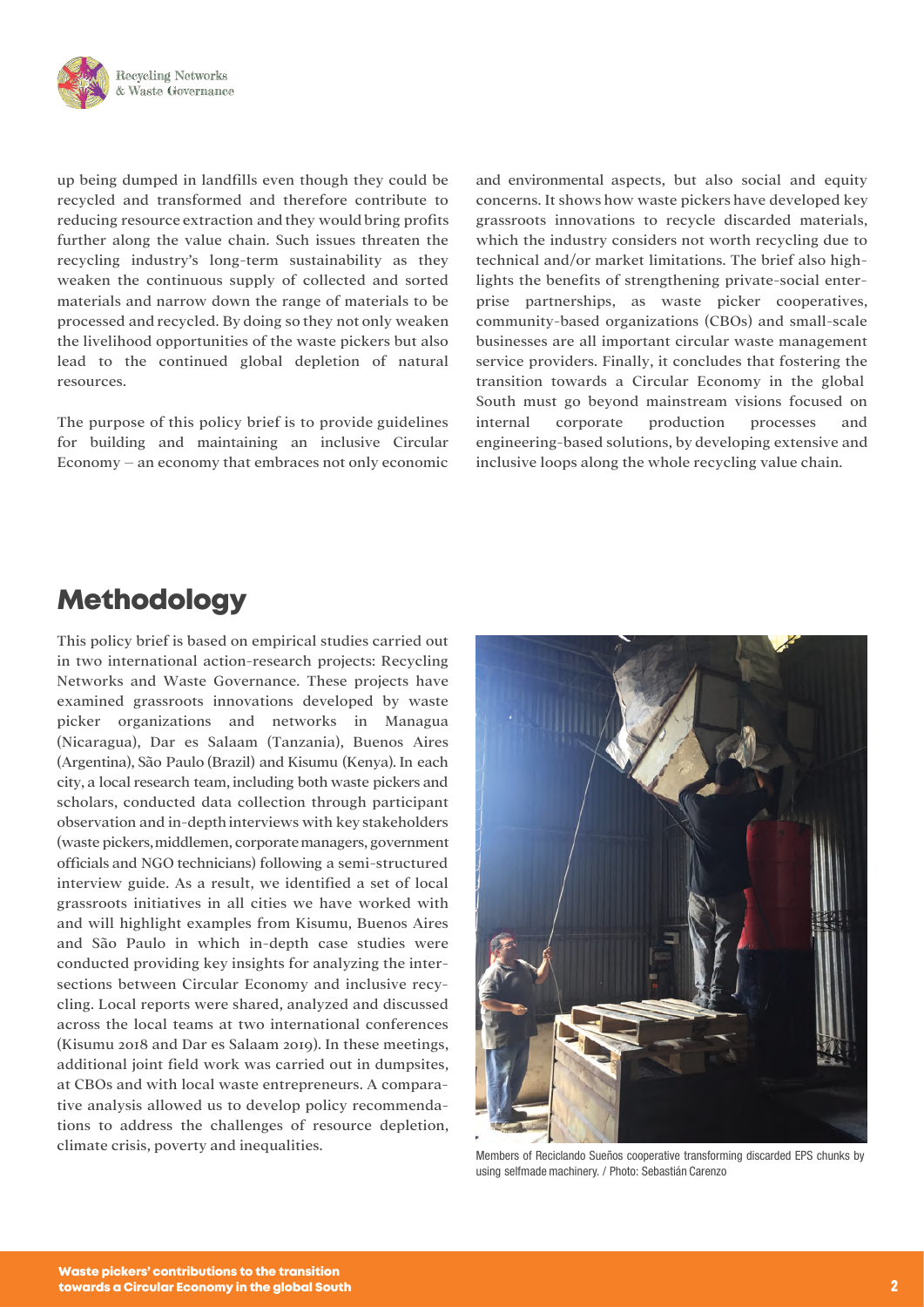

# **Results and conclusions**

Waste pickers provide a critical contribution to the transition towards a Circular Economy, in the global South and globally, as they collect and sort materials from waste and divert them into the recycling industry. However, their contributions go beyond retrieving and classifying recyclables.

First, they are developing new market niches and technological innovations to reuse and recycle materials which have remained out of sight for the recycling industry. In the city of Kisumu (Kenya) self-help women groups have developed novel, low-cost nutritious products out of the fish waste generated by local exporting industries by the Lake Victoria. Within the local Kambuta Market, these women's groups produce and sell a wide range of fishwaste products, including cooking oil (from fish fats), leather shoes, bags and handcrafts (from fish skins), and other food consumables (from fish cuttings, heads and Frames, and skins). By transforming fish waste that used to be dumped into products, these women groups have extended and expanded the fish value chain, creating a circular loop of what used to be a linear business-as-usual externality. This loop is highly inclusive as it includes low-income women in the innovation and production process and as it addresses the nutritive needs of lowincome citizens and contributes to strengthening local food security. In the same vein, waste pickers of the Recycling Dreams Cooperative in Buenos Aires (Argentina) have developed new machinery to transform postconsumption (and seemingly "unrecyclable") expanded polystyrene (EPS) into a novel material for the building industry: EPS pearls used in lightweight concrete structures. Both these cases show evidence of how grassroots innovations driven by waste picker groups have created circular loops by experimenting with waste materials previously defined as non-recyclable, and therefore valueless.

Second, waste pickers have also developed governance innovations to foster their contributions to the Circular Economy. In São Paulo (Brazil) ten cooperatives, with a total of approximately 500 members, created a network called Rede Verde Sustentável to enable the collective

commercialisation of their products. This network not onlysells directly to the industry and gets better prices than those paid by middlemen, but also has become a counterpart in reverse logistics programmes in association with manufacturers chambers and organizations. Since 2016, Rede Verde Sustentável has established a contract with the Brazilian packaging industry for cleaning products, personal hygiene, perfumery and cosmetics (ABIHPEC), coordinated under the program "Giving hands for the future". By collecting and reintroducing packaging into the recycling market, the cooperatives affiliated to this network help ABIHPEC to comply with their reverse logistics requirements. In return, ABIHPEC provides funding to strengthen the cooperatives and to develop new inclusive recycling programmes.

In doing all this, waste pickers are widening the Circular Economy framework beyond the prevailing technoeconomic core topics of the mainstream Circular Economy agenda. By identifying and recognizing important Circular Economy benefits linked to the livelihoods of social marginalized groups, some still unresolved dilemmas linked to Circular Economy become visible. As for example, its role in fostering or inhibiting equity and job creation, informality and social inclusion. Furthermore, waste pickers and their organizations are providing key insights on how to bridge these challenges. Waste picker organizations collaboratively enrich design and innovation processes to widen the range of recyclables to be processed. By doing so, they also build larger loops across the recycling value chain, expanding its heterogeneity by linking formal enterprises with informal waste picker groups. Finally, by constituting local and regional networks they prompt peer-to-peer learning and sharing key innovations to strengthen their role towards the transition to Circular Economy.

Waste picker organizations collaboratively contribute with their extensive experience with discarded materials adding to design and innovation processes. They also share their results through peer-to-peer learning within networks based on a South-South perspective on Circular Economy.